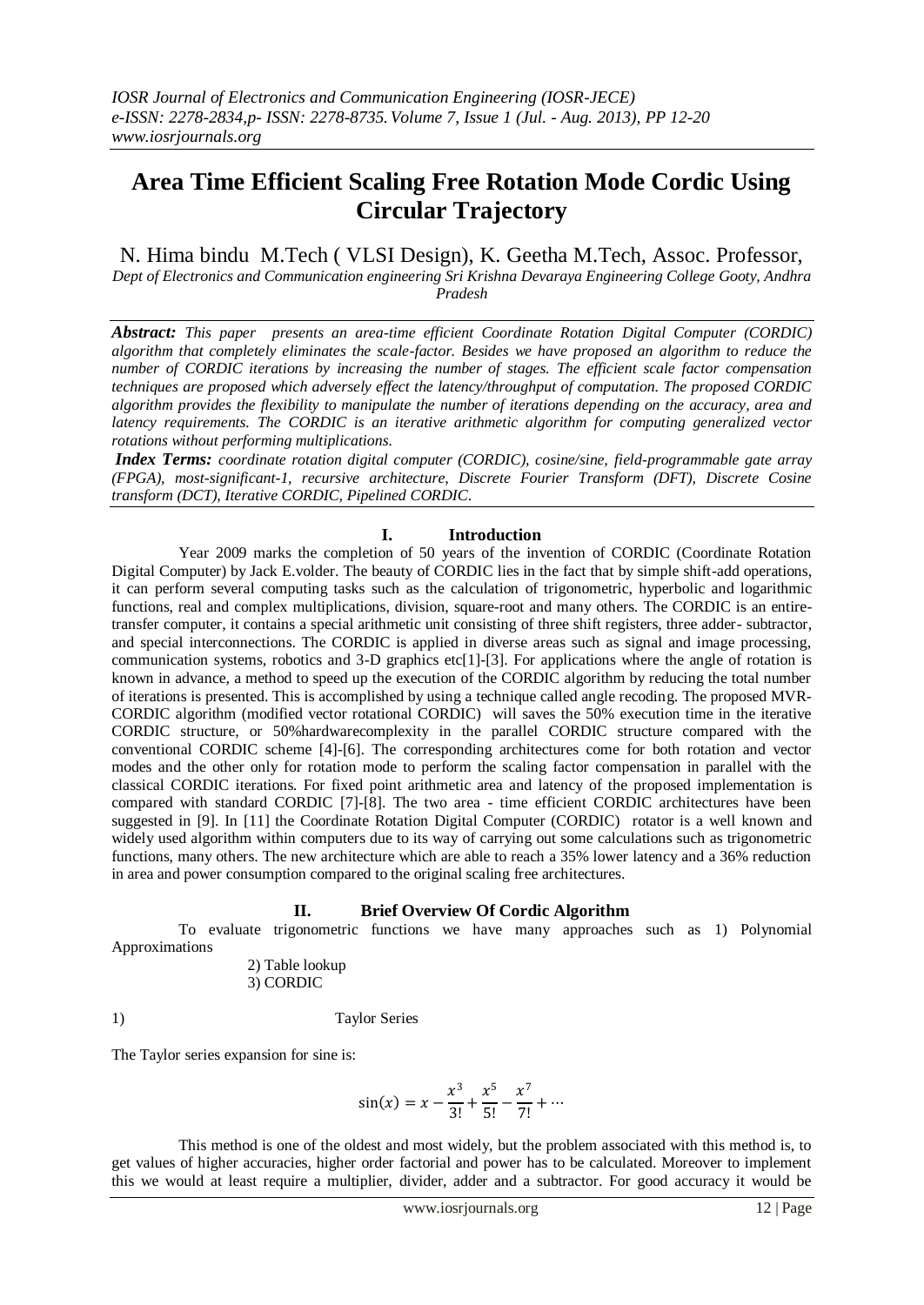required to take each term in calculation till they become insignificant. Thus this approach has a lot of hardware requirements as well as it is slow.

#### **2) Look up Table**

The Lookup table approach involves storing values of sine and cosine at different angles. Based on the number of values stored, the lookup table can be big or small, but clearly, the smaller the lookup table, more is the error involved. The problem with a bigger lookup table is that it requires more memory and memory is expensive. Moreover the size of the Lookup table increases exponentially with the increase in the precision of the angle. Though this approach provides fast results it is very expensive to implement.

#### **3) Cordic Algorithm**

CORDIC is an acronym for Coordinate Rotation Digital Computer introduced by Jack E. Volder. It is an iterative algorithm capable of calculating trigonometric and various other functions. In this algorithm with the help of an adder/subtractor, a small look up table and a shifter the trigonometric functions can be calculated very easily. The advantage that Cordic offers over other algorithms are that it does not require multiplication or division blocks, instead it works only with a shifter, adder/subtractor and a small lookup table. This reduces the hardware requirement drastically and provides reasonably good speed.

Many variations have been suggested for efficient implementation of CORDIC with less number of iterations over the conventional CORDIC algorithm [4]–[11]. The number of CORDIC iterations are optimized in [4]–[6] by greedy search at the cost of additional area and time for the implementation of variable scalefactor. In [7] and [8] efficient scale-factor compensation techniques are proposed, which adversely affect the latency/throughput of computation. Two area-time efficient CORDIC architectures have been suggested in [9], which involve constant scale-factor multiplication for adequate range of convergence (RoC). The virtually scale-free CORDIC in [10] also requires multiplication by constant scale-factor and relatively more area to achieve respectable RoC. The enhanced scale-free CORDIC in [11] combines few conventional CORDIC iterations with scaling-free CORDIC iterations for an efficient pipelined CORDIC implementation with improved RoC. However, if used for recursive CORDIC architecture, combining two different types of CORDIC iterations, degrades performance.

The low complexity technique for eliminating the scale factor is the use of Taylor series expansion. The Scaling-Free CORDIC and modified scale-free CORDIC are techniques based on Taylor series approach.

The former suffers from low range of convergence (RoC) which renders it unsuitable for practical applications, while the latter extends the RoC but introduces predictable but constant scale-factor of  $1/\sqrt{2}$ . The other hardware efficient architectures require scale-factor compensations to extend the range of convergence to the entire coordinate space.

#### **Sequential/Iterative CORDIC**

It requires Maximum number of Clock Cycles to calculate output, Minimum Clock Period per iteration, Variable Shifters do not map well on certain FPGA's due to high Fan-in.



Fig:1. Variable Shifters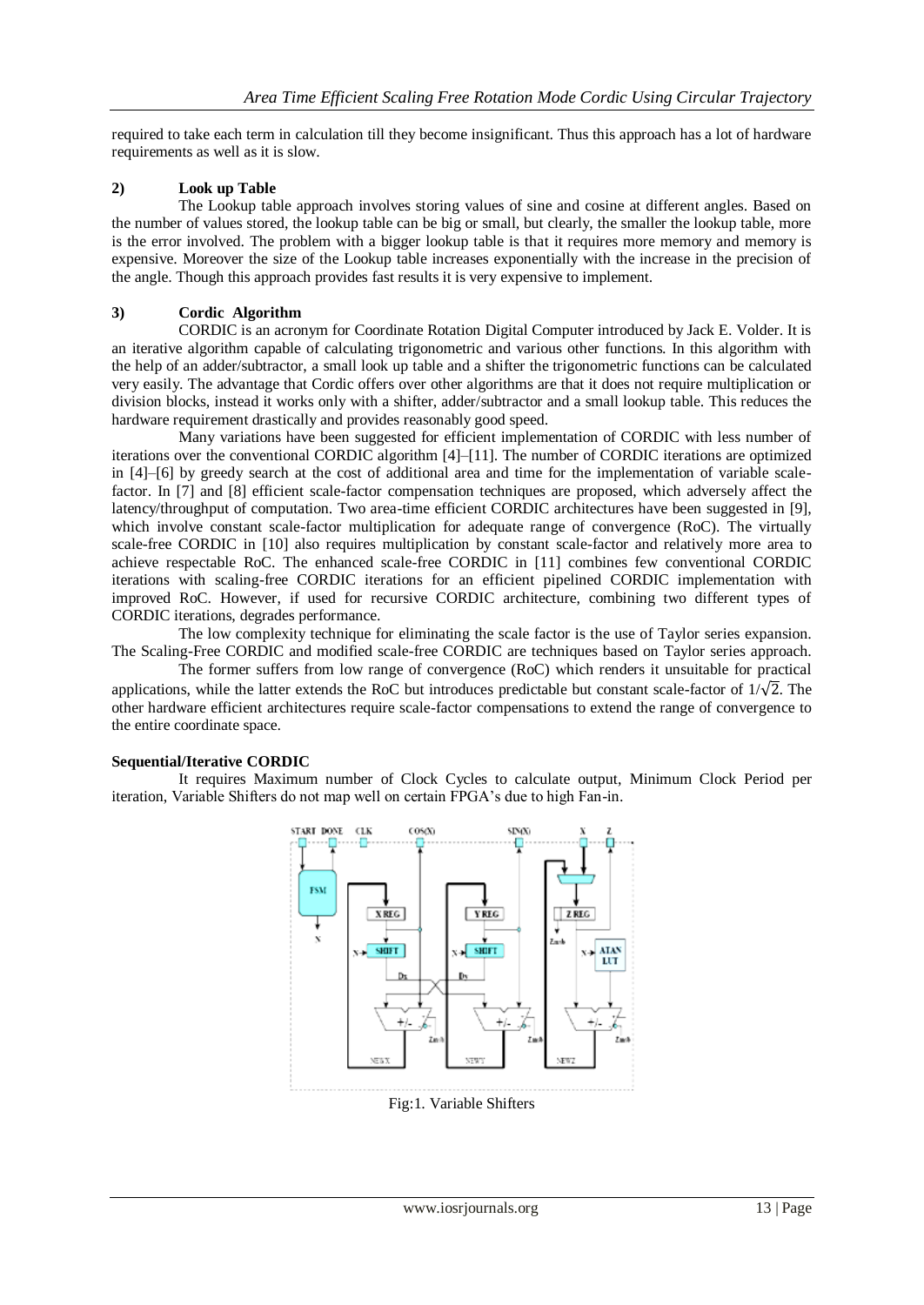#### **Parallel/Cascaded CORDIC:**

It has Combinational circuit More Delay, but processing time is reduced as compared to iterative circuit. Shifters are of fixed shift, so they can be implemented in the wiring. Constants can be hardwired instead of requiring storage space.



Fig.2. Parallel/Cascaded CORDIC

The key concept of CORDIC arithmetic is based on the simple and ancient principles of twodimensional geometry. But the iterative formulation of a computational algorithm for its implementation was first described in 1959 by Jack E. Volder for the computation of trigonometric functions, multiplication and division. This year therefore marks the completion of 50 years of the CORDIC algorithm. Not only a wide variety of applications of CORDIC have emerged in the last 50 years, but also a lot of progress has been made in the area of algorithm design and development of architectures for high performance and low-cost hardware solutions of those applications. CORDIC-based computing received increased attention in 1971, by varying a few simple parameters; it could be used as a single algorithm for unified implementation of a wide range of elementary transcendental functions involving logarithms, exponentials, and square roots along with those suggested by Volder. During the same time, Cochran benchmarked various algorithms, and showed that CORDIC technique is a better choice for scientific calculator applications. The popularity of CORDIC was very much enhanced thereafter primarily due to its potential for efficient and low-cost implementation of a large class of applications which include: the generation of trigonometric, logarithmic and transcendental elementary functions; complex number multiplication, eigen value computation, matrix inversion, solution of linear systems and singular value decomposition (SVD) for signal processing, image processing, and general scientific computation.

The name CORDIC stands for Coordinate Rotation Digital Computer. Volder [Vold59] developed the underlying method of computing the rotation of a vector in a Cartesian coordinate system and evaluating the length and angle of a vector. The CORDIC method was later expanded for multiplication, division, logarithm, exponential and hyperbolic functions.

## **III. Pipelined Architecture**

The principle of pipelining has emerged as a major architectural attribute of most present computer systems .Pipelining is one form of imbedding parallelism or concurrency in a computer system. It refers to a segmentation of a computational process (say, an instruction) into several sub processes which are executed by dedicated autonomous units (facilities, pipelining segments)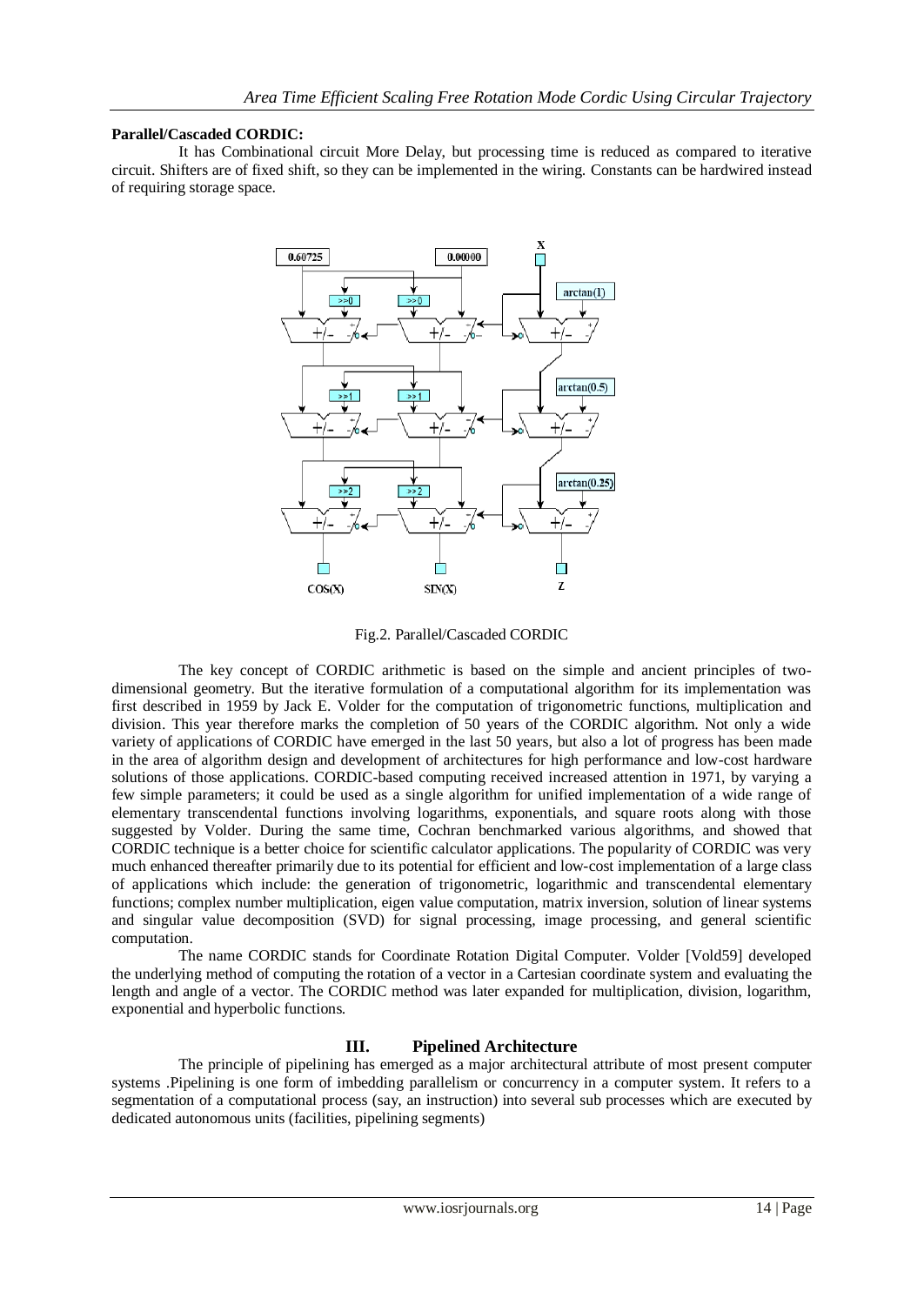

Fig.3.Pipe line architecture logical view

 Parallel CORDIC can be pipelined by inserting registers between the adders stages. In most FPGA architectures there are already registers present in each logic cell, so pipeline registers has no hardware cost. Number of stages after which pipeline register is inserted can be modeled, considering clock frequency of system. When operating at greater clock period power consumption in later stages reduces due to lesser switching activity in each clock period.1

## **IV. Proposed Algorithm For Scaling Free Cordic**

The proposed design is based on the following key ideas: 1) we use Taylor series expansion of sine and cosine functions to avoid scaling operation and 2) suggest a generalized sequence of micro-rotation to have adequate range of convergence (RoC) based on the chosen order of approximation of the Taylor series. A. Taylor Series Approximation of Sine and Cosine Functions

The Taylor expansions of sine and cosine of an angle "-" are given by

$$
\sin \alpha = (\alpha) - (3!)^{-1} \alpha^3 + (5!)^{-1} \alpha^5 - \cdots
$$
  
\n
$$
\cos \alpha = 1 - (2!)^{-1} \alpha^2 + (4!)^{-1} \alpha^4 - \cdots
$$

We have estimated the maximum error in the evaluation of sine and cosine functions for different order of approximations. Therefore, we choose third order of approximation for Taylor's expansion of sine and cosine functions.

## **1) Representation of Micro-Rotations Using Taylor Series Approximation***:*

Here, we study the impact of orders of approximation of Taylor series of sine and cosine functions on the micro-rotations to be used in CORDIC coordinate calculation. Both theoretical and simulation results are discussed to confirm the appropriate selection of the order of approximation. Using different orders of approximation of sine and cosine functions in (2), we can have

$$
x_{i+1} = \left(1 - \frac{\alpha_i^2}{2!}\right) x_i - \left(\alpha_i - \frac{\alpha_i^3}{3!}\right) y_i
$$
  
\n
$$
y_{i+1} = \left(1 - \frac{\alpha_i^2}{2!}\right) y_i + \left(\alpha_i - \frac{\alpha_i^3}{3!}\right) x_i
$$
  
\n
$$
x_{i+1} = \left(1 - \frac{\alpha_i^2}{2!} + \frac{\alpha_i^4}{4!}\right) x_i - \left(\alpha_i - \frac{\alpha_i^3}{3!}\right) y_i
$$
  
\n
$$
y_{i+1} = \left(1 - \frac{\alpha_i^2}{2!} + \frac{\alpha_i^4}{4!}\right) y_i + \left(\alpha_i - \frac{\alpha_i^3}{3!}\right) x_i
$$
  
\n
$$
x_{i+1} = \left(1 - \frac{\alpha_i^2}{2!} + \frac{\alpha_i^4}{4!}\right) x_i - \left(\alpha_i - \frac{\alpha_i^3}{3!} + \frac{\alpha_i^5}{5!}\right) y_i
$$
  
\n
$$
y_{i+1} = \left(1 - \frac{\alpha_i^2}{2!} + \frac{\alpha_i^4}{4!}\right) y_i + \left(\alpha_i - \frac{\alpha_i^3}{3!} + \frac{\alpha_i^5}{5!}\right) x_i
$$
  
\n
$$
y_{i+1} = \left(1 - \frac{\alpha_i^2}{2!} + \frac{\alpha_i^4}{4!}\right) y_i + \left(\alpha_i - \frac{\alpha_i^3}{3!} + \frac{\alpha_i^5}{5!}\right) x_i
$$
  
\n
$$
(1c)
$$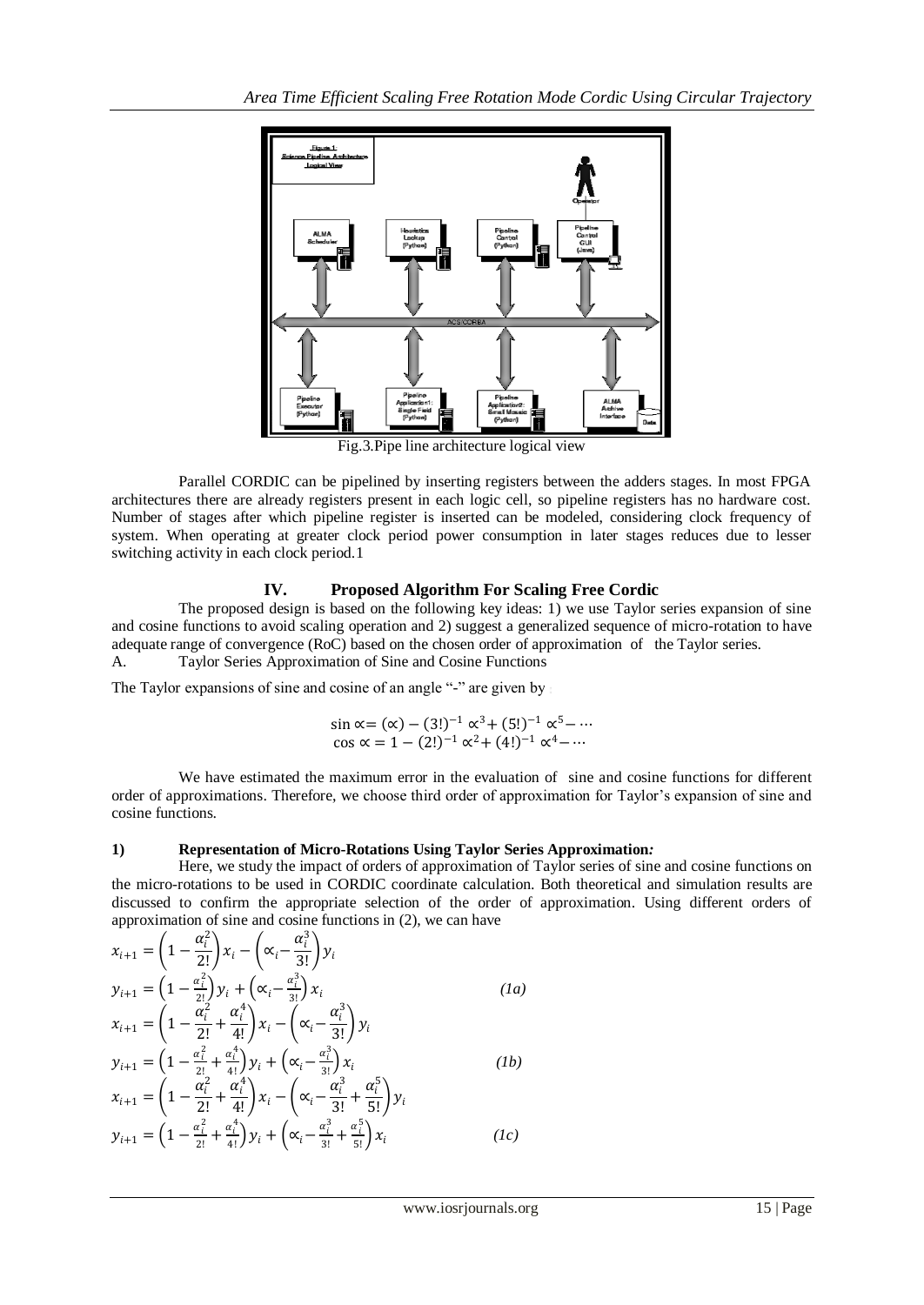$$
x_{i+1} = \left(1 - \frac{\alpha_i^2}{2!} + \frac{\alpha_i^4}{4!} - \frac{\alpha_i^6}{6!}\right)x_i - \left(\alpha_i - \frac{\alpha_i^3}{3!} + \frac{\alpha_i^5}{5!}\right)y_i
$$

$$
y_{i+1} = \left(1 - \frac{\alpha_i^2}{2!} + \frac{\alpha_i^4}{4!} - \frac{\alpha_i^6}{6!}\right)y_i + \left(\alpha_i - \frac{\alpha_i^3}{3!} + \frac{\alpha_i^5}{5!}\right)x_i
$$
(1*d*)
$$
x_{i+1} = \left(1 - \frac{\alpha_i^2}{2!} + \frac{\alpha_i^4}{4!} - \frac{\alpha_i^6}{6!}\right)x_i - \left(\alpha_i - \frac{\alpha_i^3}{3!} + \frac{\alpha_i^5}{5!} - \frac{\alpha_i^7}{7!}\right)y_i
$$

$$
y_{i+1} = \left(1 - \frac{\alpha_i^2}{2!} + \frac{\alpha_i^4}{4!} - \frac{\alpha_i^6}{6!}\right)y_i + \left(\alpha_i - \frac{\alpha_i^3}{3!} + \frac{\alpha_i^5}{5!} - \frac{\alpha_i^7}{7!}\right)x_i
$$
(1*e*)

We have used (1) for coordinate calculation for evaluating the best possible combination of approximation, which satisfies the accuracy and RoC requirements, with minimum possible hardware. In Fig. 1, we have plotted the error in magnitude estimated according to (1) (with respect to the corresponding built-in functions of MATLAB). Since Errors resulting from the five combinations (1a)–(1e) are of very small order, we prefer to use (1a) for coordinate calculation with minimum complexity.

#### **2) Expressions for Micro-Rotations Using Taylor Series Approximation and Factorial Approximation:**

Although, we find that we can use Taylor series expansion with third order of approximation (1a),with desired accuracy and RoC requirement, (1a)cannot be used in the CORDIC shift-add iterations. To implement (1a) by shift-add operations, we need to approximate the factorial terms by the power of 2values, replacing 3! by  $2^{\wedge}3$  in the (1a) we find

$$
\begin{bmatrix} x_{i+1} \\ y_{i+1} \end{bmatrix} = \begin{bmatrix} (1 - (2!)^{-1}.\alpha_i^2) & -(\alpha_i - 2^{-3} \alpha_i^3) \\ (\alpha_i - 2^{-3} \alpha_i^3) & (1 - (2!)^{-1}.\alpha_i^2) \end{bmatrix} \cdot \begin{bmatrix} x_i \\ y_i \end{bmatrix}
$$
 (2)

In Fig. 1 only, we have plotted the error in magnitude using the approximated factorial values and exact factorial values after a CORDIC rotation for initial vector with coordinates  $X=1$  and  $Y=1$ . The maximum percentage of error in sine and cosine values for both third order of approximation and factorial approximation is 0.0004% and 0.0168%, respectively, within the permissible CORDIC elementary angles range of  $\left[0, \frac{7\pi}{88}\right]$ discussed.

#### **3) Determination of the Basic-Shift for a Given Order of Approximation of Taylor Series Expansion:**

One can find that: 1) the order of approximation of Taylor series expansion of sine and cosine functions determines the basic-shift to be used for CORDIC iterations, and 2) the basic-shift of CORDIC micro operation determines the range of convergence. The expressions for the basic-shifts, the first elementary angle of rotation (∞<sub>1</sub>) and RoCfor different orders of approximations for different word-length of implementations are as follows:

| Basic shift $S = \left[\frac{b - \log_2(n+1)!}{(n+1)}\right]$ | (3a) |      |
|---------------------------------------------------------------|------|------|
| Where b is the word length                                    |      |      |
| $\text{ROC} = n_1 \cdot \alpha_1$                             |      | (3b) |
| N is number of micro rotations                                |      |      |
| $\alpha_1 = 2^{-s}$                                           | (3c) |      |

The values in Table I are derived from (3). We find with increase in the order of approximation, the basic-shift decreases, the first elementary angle of rotation increases and RoC is expanded. Very often inclusion of higher order terms does not have any impact on the accuracy for smaller word-lengths. The basic-shift for third order of approximation using (3a), for 16-bit word-length is [2.854].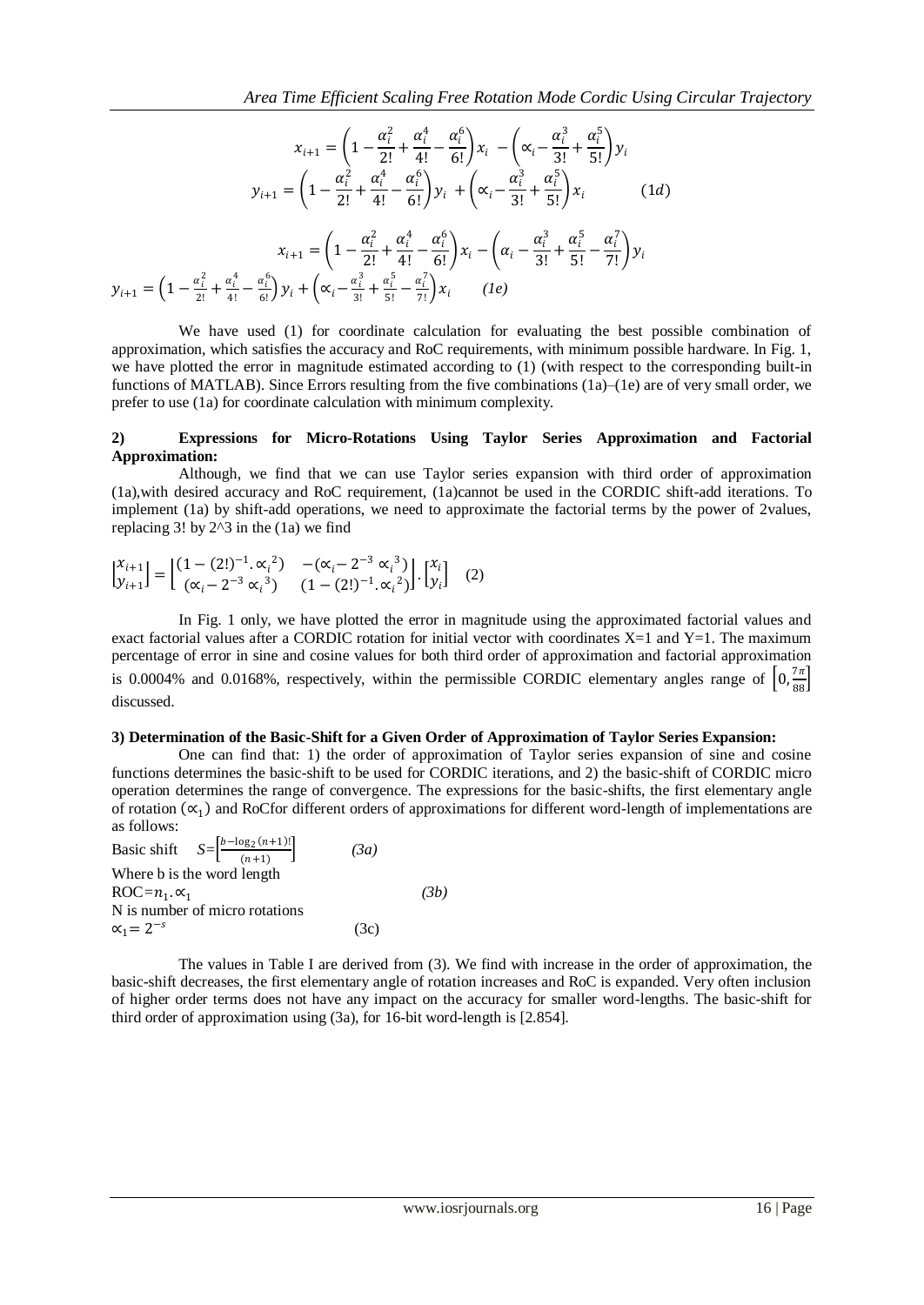TABLE I

COMPARISION OF APPROXIMATION ORDERS VERSUS ROC FOR VARIOUS BIT WIDTHS BASED  $\triangle M(7)$ 

| UNU L    |             |           |                               |         |                 |           |  |  |
|----------|-------------|-----------|-------------------------------|---------|-----------------|-----------|--|--|
| Order of | Basic shift |           | <b>First Elementary Angle</b> |         | RoC for $n_1=4$ |           |  |  |
| Approx.  |             |           | (Radians)                     |         | (Radians)       |           |  |  |
|          | $16$ -bit   | $32$ -bit | $16$ -bit                     | 32-bit  | $16$ -bit       | $32$ -bit |  |  |
|          |             |           | 0.25                          | 0.01562 |                 | 0.0625    |  |  |
|          |             |           | 0.5                           | 0.03125 |                 | 0.125     |  |  |
|          |             |           | 0.5                           | 0.125   |                 | 0.5       |  |  |

## TABLE II BIT REPRESENTATION OF ELEMENTARY ANGLES AND CORRESPONDING SHIFTS

| Shift             | Elementary angle( $\alpha_i$ ) |           |      |
|-------------------|--------------------------------|-----------|------|
| (s <sub>i</sub> ) | Decimal                        | $16$ -bit | Hexa |
|                   |                                | Decimal   |      |
| 2                 | 0.25                           | 4000      |      |
| 3                 | 0.125                          | 2000      |      |
|                   | 0.0625                         | 1000      |      |
| 5                 | 0.03125                        | 0800      |      |

In this paper, we propose a novel scaling-free CORDIC algorithm for area-time efficient implementation of CORDIC with adequate RoC. The proposed recursive architecture has comparable or less area complexity with other existing scaling-free CORDIC algorithms. Moreover, no scale-factor multiplications are required for extending the RoC to entire coordinate Space.

#### **Pseudo Code For Generating The Micro-Rotation Sequence**

**Input**: angle to be rotated  $\theta_i$ **Begin M**=Most significant-1location  $(\theta_i)$ If  $(M==15)$  then α=0.25 radians Shift,  $s_i = 2$  and  $\theta_{i+1} = \theta_i - \alpha$ else shift, $s_i$ =16-M  $\theta_{i+1} = \theta_i$  With  $\theta_i$ [M]='0' **END**

#### **V. Proposed Cordic Architecture**

The block diagram for the proposed CORDIC architecture is shown in Fig. below. It makes use of the same stage for all the iterations for the coordinate calculations, as well as for the generation of shift values. The structure of each stage (shown in Fig. 5) consists of three computing blocks namely the 1) shift-value estimation; 2) coordinate calculation and 3) micro-rotation sequence generator.



Fig.4. Recursive architecture of the proposed CORDIC processor.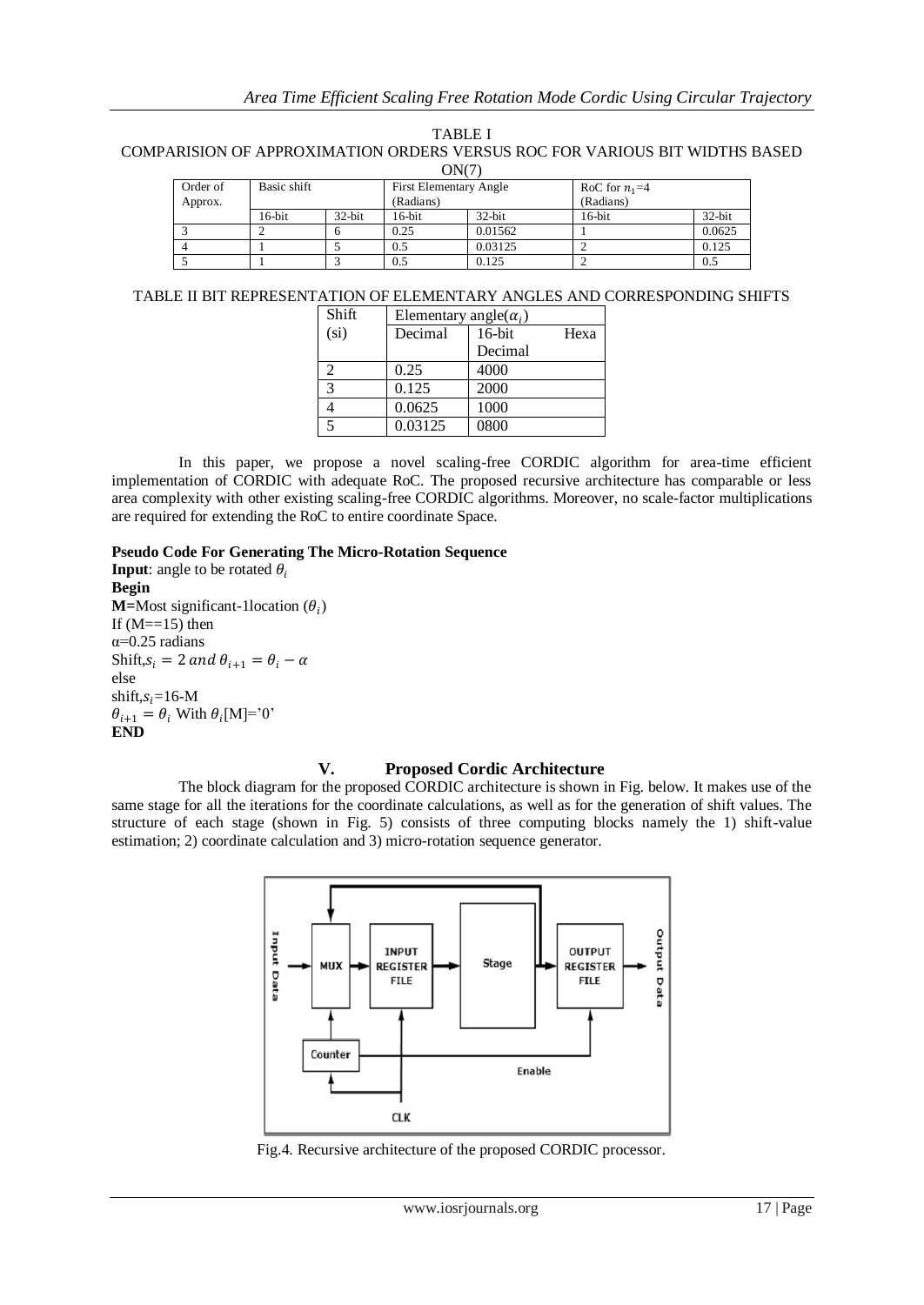

The combinatorial circuit for generating the micro-rotation sequence is shown in Fig. 4. The number of iterations required in a CORDIC processor decides the rollover count of the counter. The rollover count is seven for basic shift  $=2$  and ten for basic-shift  $=3$ .



Fig. 6. Combinatorial circuit for generating the shift values.

The expiry of the counter signals the completion of a CORDIC operation; depending on this signal, the multiplexer either loads a new data-set (rotation angle, initial value of and "x"and"y") to start a fresh CORDIC operation, or recycles the output of the stage to begin a new iteration for the current CORDIC operation. The input and output register files act as latches for synchronization.



Fig 7. Micro-rotation sequence generation.

## **VI. Fpga Implementation**

The proposed architecture is coded in Verilog and synthesized using Xilinx ISE9.2i to be implemented in Xilinx Spartan 2E (XC2S200EPQ208- 6) device. Slice-delay-product of the proposed architecture is compared with the existing CORDIC designs in Table III; where, all designs are synthesized on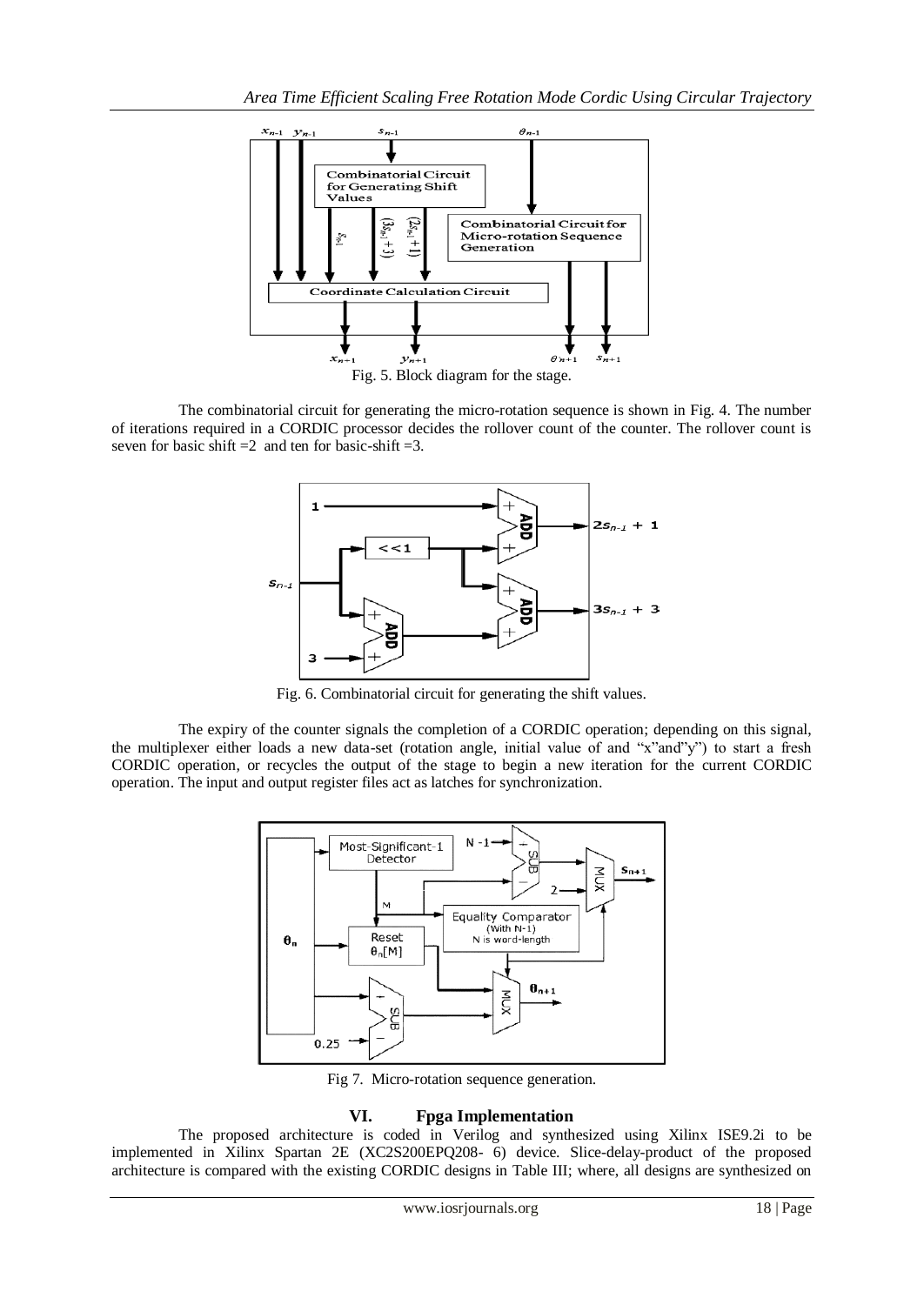Xilinx Spartan 2E XC2S200E device to maintain uniformity. The power dissipation of the proposed architecture for different clock frequencies is estimated by Xilinx XPower tool.

| <b>Logic Utilization</b>   | Used | Available | <b>Utilization</b> |
|----------------------------|------|-----------|--------------------|
| Number of Slices           | 958  | 5472      | 17%                |
| Number of Slice Flip Flops | 862  | 10944     | 7%                 |
| Number of 4 input LUTs     | 1749 | 10944     | 15%                |
| Number of bonded IOBs      | 57   | 240       | 23%                |
| Number of GCLKs            |      | 32        | 3%                 |

**VII. Experimental Result And Discussion** TABLE III SLICE DELAY PRODUCT

Slice-delay-product of the proposed architecture is compared with the existing CORDIC designs in Table III is suggested to reduce the number of iterations for low latency implementation. The proposed CORDIC processor has 17% lower slice-delay product for identifying the micro-rotations.

#### **VIII. Conclusion**

The proposed algorithm provides a scale-free solution for realizing vector-rotations using CORDIC. The order of Taylor series approximation is decided appropriately by the proposed algorithm, not only to meet the accuracy requirement but also to attain adequate range of convergence. The generalized micro-rotation selection technique is suggested to reduce the number of iterations for low latency implementation. Moreover, a high speed most-significant-1 detection scheme obviates the complex search algorithms for identifying the micro-rotations. The proposed CORDIC processor has 17% lower slice-delay product with a penalty of about 13% increased slice consumption on Xilinx Spartan 2E device

#### **References**

- [1] J. E. Volder, "The CORDIC trigonometric computing technique," IRE Trans. Electron. Comput. vol. EC-8, pp. 330–334, Sep. 1959.
- [2] K. Maharatna, A. S. Dhar, and S. Banerjee, "A VLSI array architecture for realization of DFT, DHT, DCT and DST," Signal Process., vol. 81, pp. 1813–1822, 2001.
- [3] P. K. Meher, J.Walls, T.-B.Juang, K. Sridharan, and K. Maharatna, "50 years of CORDIC: Algorithms, architectures and applications," IEEE Trans. Circuits Syst. I, Reg. Papers, vol. 56, no. 9, pp. 1893–1907, Sep. 2009.
- [4] C. S. Wu and A. Y. Wu, "Modified vector rotational CORDIC (MVRCORDIC) algorithm and architecture," IEEE Trans. Circuits Syst. II, Exp. Briefs, vol. 48, no. 6, pp. 548–561, Jun. 2001.
- [5] C.-S.Wu, A.-Y.Wu, and C.-H. Lin, "A high-performance/low-latency vector rotational CORDIC architecture based on extended elementary angle set and trellis-based searching schemes," IEEE Trans. Circuits Syst. II, Analog Digit. Signal Process, vol. 50, no. 9, pp. 589 601, Sep.2003.
- [6] Y. H. Hu and S. Naganathan, "An angle recoding method for CORDIC algorithm implementation," IEEE Trans. Compute., vol. 42, no. 1, pp. 99–102, Jan. 1993.
- [7] M. G. B. Sumanasena, "A scale factor correction scheme for the CORDIC algorithm," IEEE Trans. Compute., vol. 57, no. 8, pp. 1148–1152, Aug. 2008.
- [8] J. Villalba, T. Lang, and E. L. Zapata, "Parallel compensation of scale factor for the CORDIC algorithm," J. VLSI Signal Process. Syst., vol. 19, no. 3, pp. 227–241, Aug. 1998.
- [9] L. Vachhani, K. Sridharan, and P. K. Meher, "Efficient CORDIC algorithms and architectures for low area and high throughput implementation," IEEE Trans. Circuit Syst. II, Exp. Briefs, vol. 56, no. 1, pp. 61–65,Jan. 2009.
- [10] K. Maharatna, S. Banerjee, E. Grass, M. Krstic, and A. Troya, "Modified virtually scaling-free adaptive CORDIC rotator algorithm and architecture,"IEEE Trans. Circuits Syst. Video Technol., vol. 11, no. 11,pp. 1463–1474, Nov. 2005.
- [11] F. J. Jaime, M. A. Sanchez, J. Hormigo, J. Villalba, and E. L. Zapata "Enhanced scaling-free CORDIC," IEEE Trans. Circuits Syst. I, Reg. Papers, vol. 57, no. 7, pp. 1654–1662, Jul. 2010.
- [12] N. Takagi, T. Asada, and S. Yajima, "Redundant CORDIC methods with a constant scale factor for sine and cosine computation," IEEE Trans. on Computers, vol. 40, pp. 989–995,Sep. 1991.
- [13] D. Timmermann, H. Hahn, and B. Hosticka, "Low latency time CORDIC algorithms," IEEE Trans. on Computers, vol. 41, pp. 1010–1015, Aug. 1992.
- [14] J. Lee and T. Lang, "Constant-factor redundant CORDIC for angle calculation and rotation," IEEE Trans. on Computers, vol. 41, pp. 1016–1025, Aug. 1992.
- [15] J. Duprat and J.-M. Muller, "The CORDIC Algorithm: New results for Fast VLSI Implementation," IEEE Transcation on Computers, vol. 42, pp. 168–178, Feb. 1993.

## **X. BIOGRAPHIES**



**N. Hima bindu** <sup>1</sup> received B.Tech degree in Electronics & Communication Engineering from IFET College of engineering, villupuram, TN in 2011. She is now M.tech scholar in VLSI Design in Sri Krishna Devaraya Engineering college, Gooty, AP.